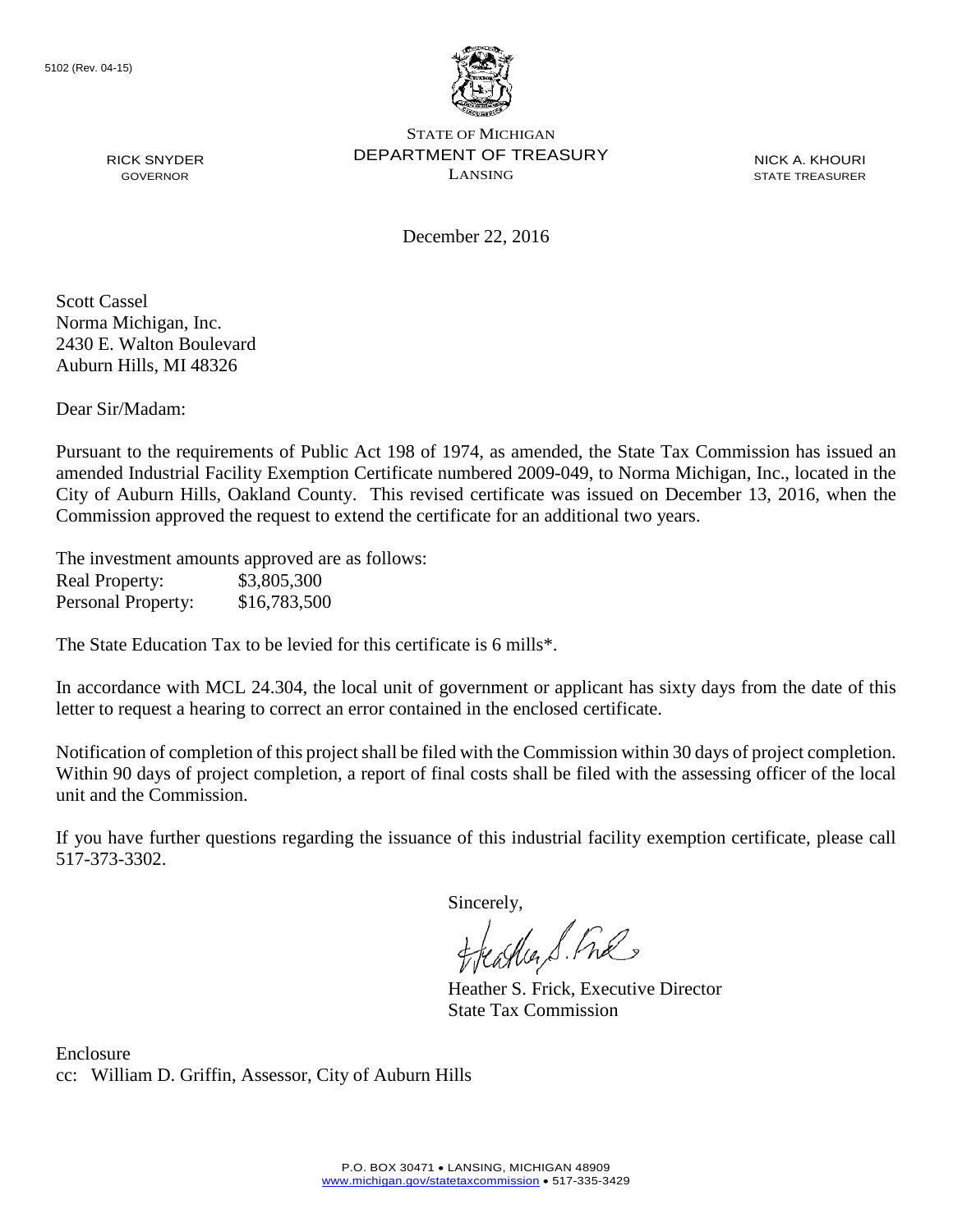Certificate No. **2009-049 Amended**

Pursuant to the provisions of Public Act 198 of 1974, as amended, the State Tax Commission hereby finds that the industrial property, as described in the approved application, hereafter referred to as the industrial facility, owned or leased by **Norma Michigan, Inc.**, and located at **2430 E. Walton Boulevard**, City of Auburn Hills, County of Oakland, Michigan, within a Plant Rehabilitation District or Industrial Development District, is intended for the construction/installation of new industrial property or for the purpose of restoration or replacement of obsolete industrial property, and complies with Section 9 and other provisions of the act.

Therefore, as provided by MCL 207.551 to 207.572, inclusive, the State Tax Commission hereby certifies the industrial property as a **new facility**.

This certificate provides the authority for the assessor to exempt the industrial facility for which this Industrial Facilities Exemption Certificate is in effect, but not the land on which the facility is located, from ad valorem taxation. This certificate further provides the authority to levy a specific tax known as the Industrial Facilities Tax.

This certificate, unless revoked by order of the State Tax Commission as provided by Public Act 198 of 1974, as amended, shall remain in force for a period of **7** year(s) for real property and **7** for personal property**;**

**Real property component:**

**Beginning December 31, 2009, and ending December 30, 2018.**

**The State Education Tax to be levied for the real property component of this certificate is 6 mills.**

**Personal property component: Beginning December 31, 2009, and ending December 30, 2018.**

**The State Education Tax to be levied for the personal property component of this certificate is 6 mills, unless exempted by MCL 207.564(4) which was enacted with the creation of the Michigan Business Tax.\***

This Industrial Facilities Exemption Certificate is issued on **April 14, 2009**

This amended Industrial Facilities Exemption Certificate is issued on **December 13, 2016**, and supersedes all previously issued certificates.

A TRUE COP A TTEST enters Michigan Department of Treasury COM<sub>.</sub>

 $8450 - 6$ 

Douglas B. Roberts, Chairperson State Tax Commission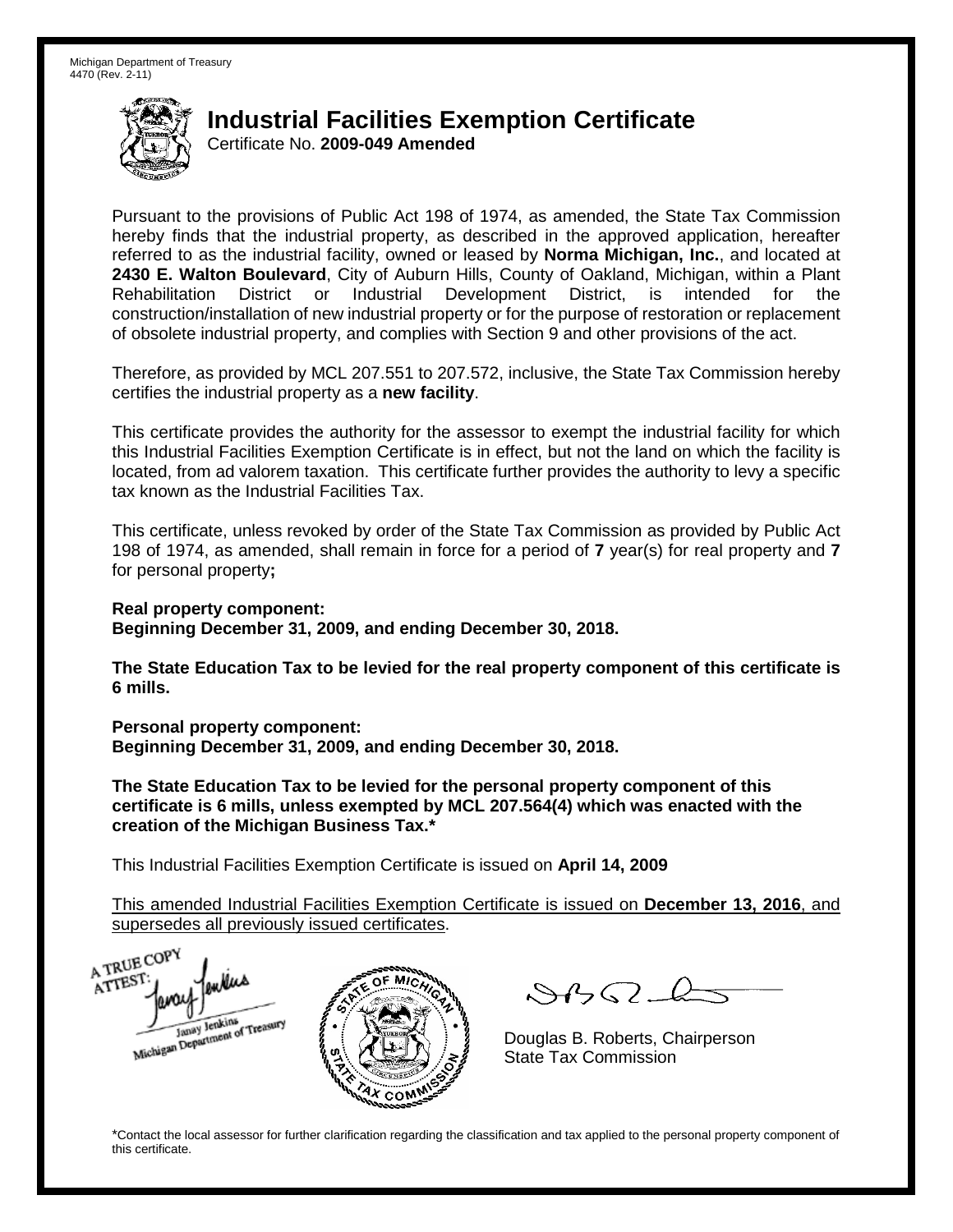

NICK A. KHOURI STATE TREASURER

December 22, 2016

Troy D. Kennedy General Motors LLC 20001 Brownstown Ctr. Drive Brownstown Township, MI 48183

RICK SNYDER GOVERNOR

Dear Sir/Madam:

Pursuant to the requirements of Public Act 198 of 1974, as amended, the State Tax Commission has issued an amended Industrial Facility Exemption Certificate numbered 2009-235, to General Motors LLC, located in the Brownstown Charter Township, Wayne County. This revised certificate was issued on December 13, 2016, when the Commission approved the request to transfer the certificate from GM Subsystems Manufacturing, LLC.

The investment amounts approved are as follows: Real Property: \$ Personal Property: \$31,100,000

The State Education Tax to be levied for this certificate is 6 mills\*.

In accordance with MCL 24.304, the local unit of government or applicant has sixty days from the date of this letter to request a hearing to correct an error contained in the enclosed certificate.

Notification of completion of this project shall be filed with the Commission within 30 days of project completion. Within 90 days of project completion, a report of final costs shall be filed with the assessing officer of the local unit and the Commission.

If you have further questions regarding the issuance of this industrial facility exemption certificate, please call 517-373-3302.

Sincerely,

feastles S. Ful

Heather S. Frick, Executive Director State Tax Commission

Enclosure cc: Sharon A. Doom, Assessor, Brownstown Charter Township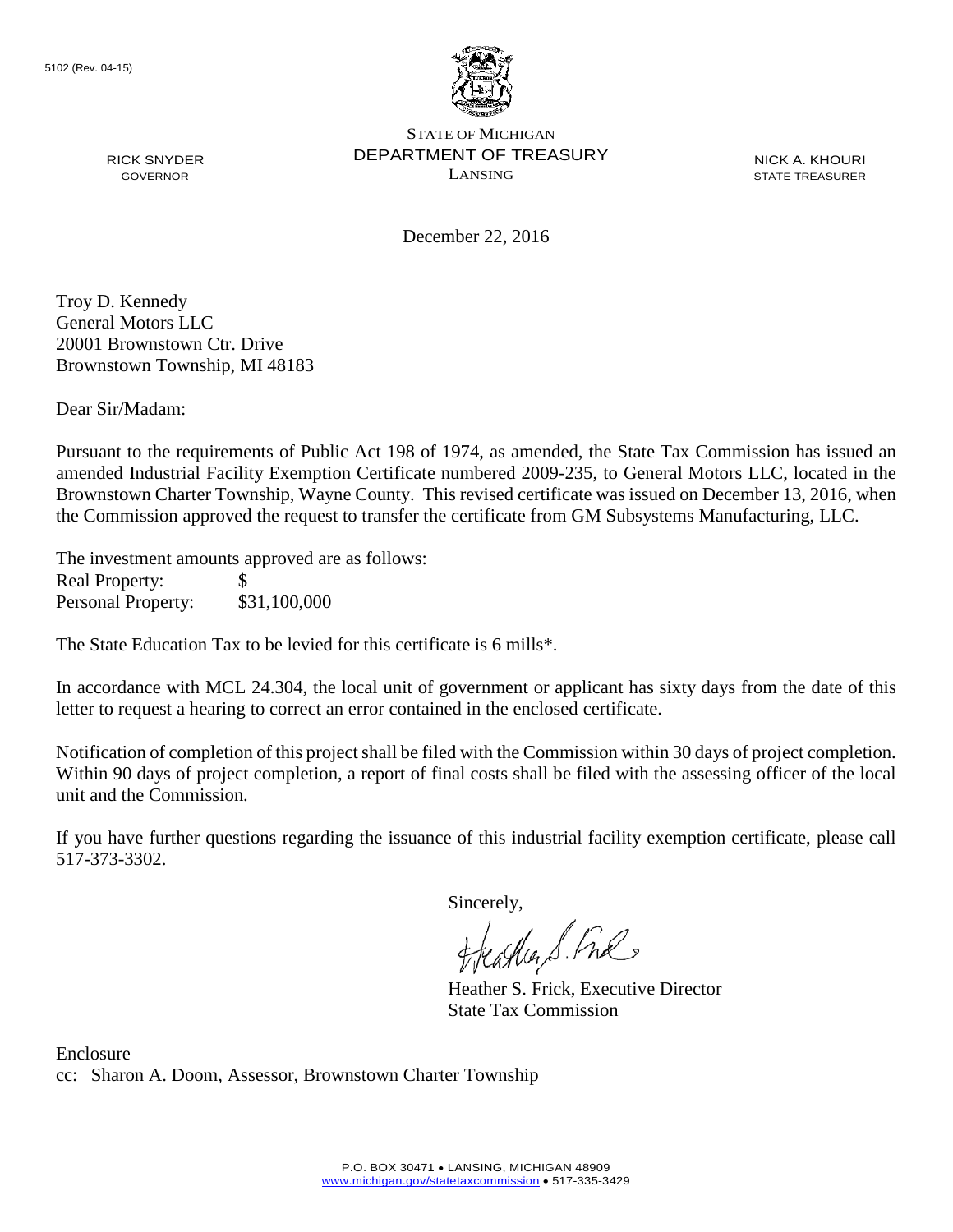Certificate No. **2009-235 Amended**

Pursuant to the provisions of Public Act 198 of 1974, as amended, the State Tax Commission hereby finds that the industrial property, as described in the approved application, hereafter referred to as the industrial facility, owned or leased by **General Motors LLC**, and located at **20001 Brownstown Ctr. Drive**, Brownstown Charter Township, County of Wayne, Michigan, within a Plant Rehabilitation District or Industrial Development District, is intended for the construction/installation of new industrial property or for the purpose of restoration or replacement of obsolete industrial property, and complies with Section 9 and other provisions of the act.

Therefore, as provided by MCL 207.551 to 207.572, inclusive, the State Tax Commission hereby certifies the industrial property as a **new facility**.

This certificate provides the authority for the assessor to exempt the industrial facility for which this Industrial Facilities Exemption Certificate is in effect, but not the land on which the facility is located, from ad valorem taxation. This certificate further provides the authority to levy a specific tax known as the Industrial Facilities Tax.

This certificate, unless revoked by order of the State Tax Commission as provided by Public Act 198 of 1974, as amended, shall remain in force for a period of **0** year(s) for real property and **12** for personal property**;**

**Personal property component: Beginning December 31, 2009, and ending December 30, 2022.**

**The State Education Tax to be levied for the personal property component of this certificate is 6 mills, unless exempted by MCL 207.564(4) which was enacted with the creation of the Michigan Business Tax.\***

This Industrial Facilities Exemption Certificate is issued on **October 13, 2009**

This amended Industrial Facilities Exemption Certificate is issued on **December 13, 2016**, and supersedes all previously issued certificates.





 $\mathcal{S}4\mathcal{G}$ 

Douglas B. Roberts, Chairperson State Tax Commission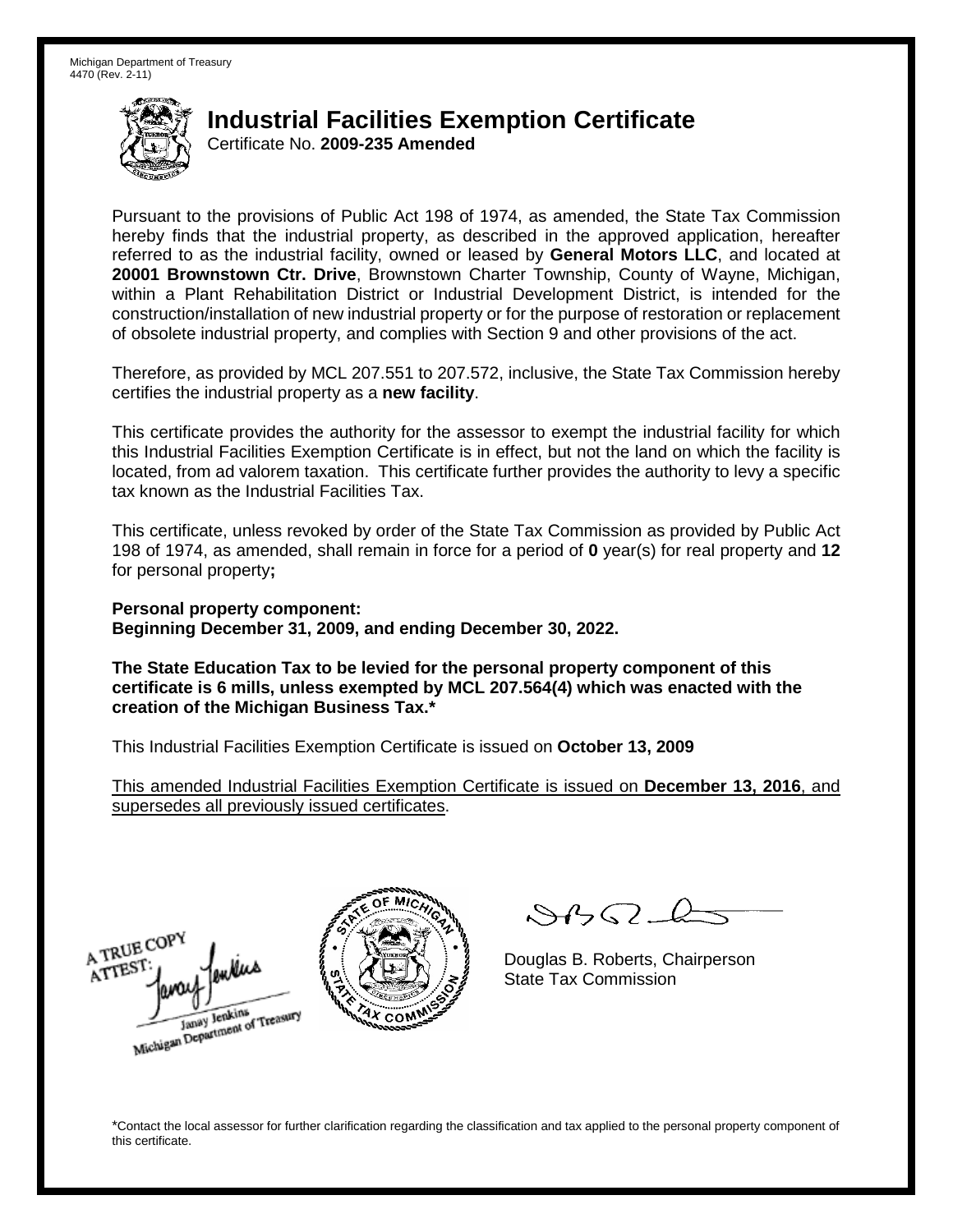

NICK A. KHOURI STATE TREASURER

December 22, 2016

Steven Gardon Lear Corporation 21557 Telegraph Road Southfield, MI 48033

RICK SNYDER GOVERNOR

Dear Sir/Madam:

Pursuant to the requirements of Public Act 198 of 1974, as amended, the State Tax Commission has issued an amended Industrial Facility Exemption Certificate numbered 2011-496, to Lear Corporation, located in the City of Rochester Hills, Oakland County. This revised certificate was issued on December 13, 2016, when the Commission approved the request to transfer the certificate from Eagle Ottawa LLC.

The investment amounts approved are as follows: Real Property: \$ Personal Property: \$4,766,060

The State Education Tax to be levied for this certificate is 6 mills\*.

In accordance with MCL 24.304, the local unit of government or applicant has sixty days from the date of this letter to request a hearing to correct an error contained in the enclosed certificate.

Notification of completion of this project shall be filed with the Commission within 30 days of project completion. Within 90 days of project completion, a report of final costs shall be filed with the assessing officer of the local unit and the Commission.

If you have further questions regarding the issuance of this industrial facility exemption certificate, please call 517-373-3302.

Sincerely,

feastles S. Ful

Heather S. Frick, Executive Director State Tax Commission

Enclosure cc: Kurt A. Dawson, Assessor, City of Rochester Hills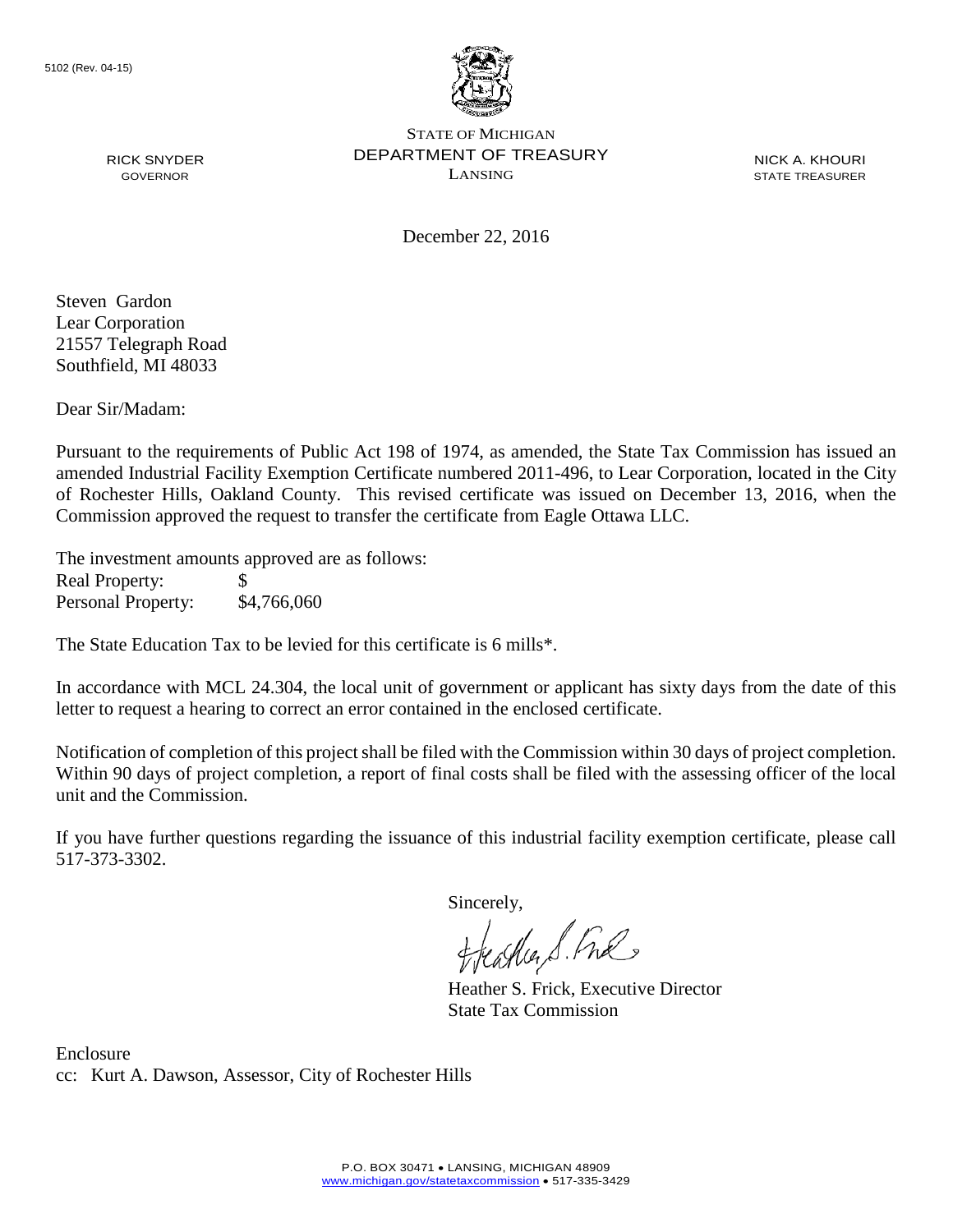Certificate No. **2011-496 Amended**

Pursuant to the provisions of Public Act 198 of 1974, as amended, the State Tax Commission hereby finds that the industrial property, as described in the approved application, hereafter referred to as the industrial facility, owned or leased by **Lear Corporation**, and located at **2930 Auburn Road**, City of Rochester Hills, County of Oakland, Michigan, within a Plant Rehabilitation District or Industrial Development District, is intended for the construction/installation of new industrial property or for the purpose of restoration or replacement of obsolete industrial property, and complies with Section 9 and other provisions of the act.

Therefore, as provided by MCL 207.551 to 207.572, inclusive, the State Tax Commission hereby certifies the industrial property as a **new facility**.

This certificate provides the authority for the assessor to exempt the industrial facility for which this Industrial Facilities Exemption Certificate is in effect, but not the land on which the facility is located, from ad valorem taxation. This certificate further provides the authority to levy a specific tax known as the Industrial Facilities Tax.

This certificate, unless revoked by order of the State Tax Commission as provided by Public Act 198 of 1974, as amended, shall remain in force for a period of **0** year(s) for real property and **8** for personal property**;**

**Personal property component: Beginning December 31, 2011, and ending December 30, 2021.**

**The State Education Tax to be levied for the personal property component of this certificate is 6 mills, unless exempted by MCL 207.564(4) which was enacted with the creation of the Michigan Business Tax.\***

This Industrial Facilities Exemption Certificate is issued on **December 20, 2011**

This amended Industrial Facilities Exemption Certificate is issued on **December 13, 2016**, and supersedes all previously issued certificates.



 $\mathcal{A} \cap \mathcal{A} \cap \mathcal{A}$ 

Douglas B. Roberts, Chairperson State Tax Commission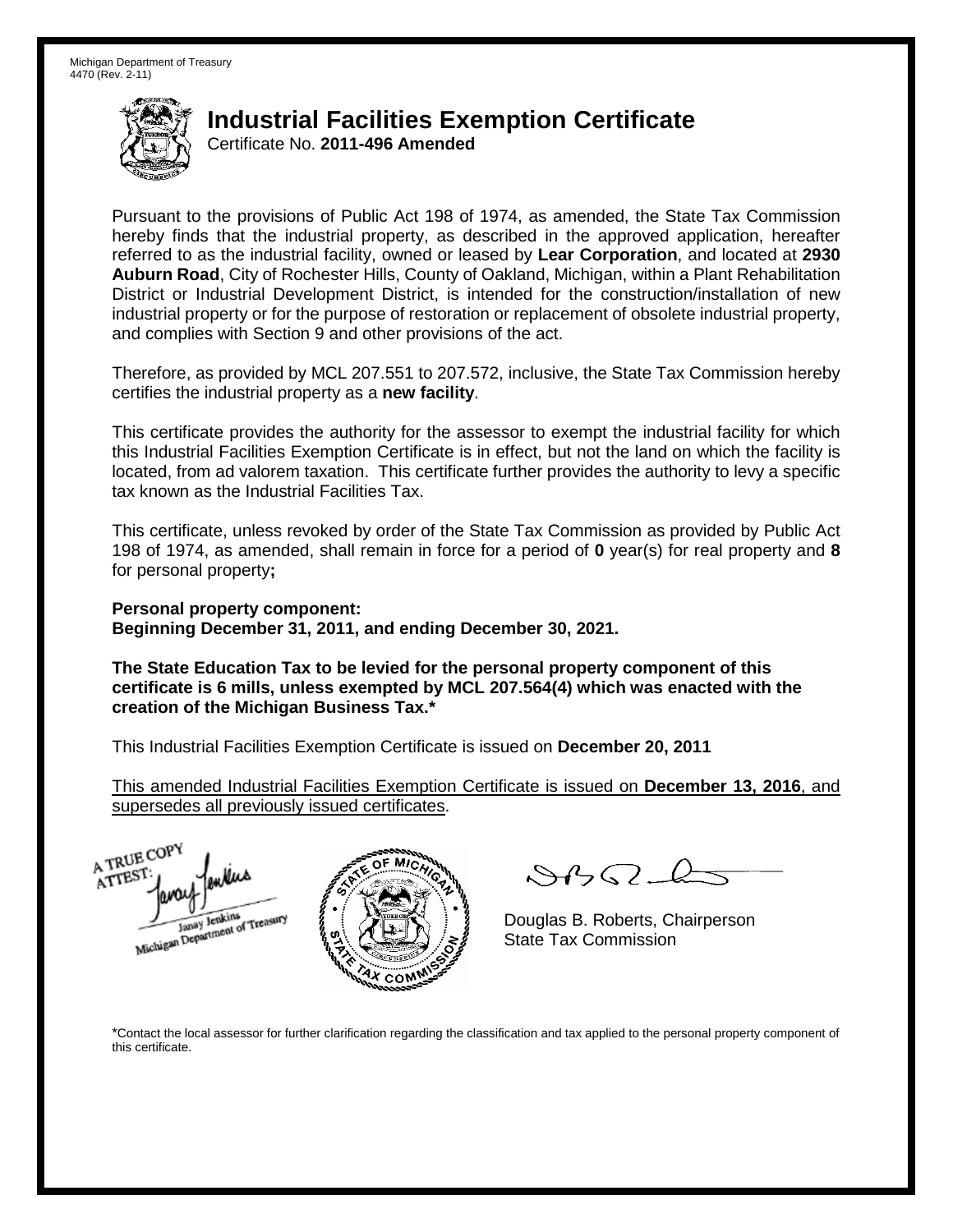

NICK A. KHOURI STATE TREASURER

December 22, 2016

Rebecca Dawson Grupo Antolin 4662 Puttygut Road China, MI 48054

RICK SNYDER GOVERNOR

Dear Sir/Madam:

Pursuant to the requirements of Public Act 198 of 1974, as amended, the State Tax Commission has issued an amended Industrial Facility Exemption Certificate numbered 2011-594, to Grupo Antolin, located in the China Charter Township, Saint Clair County. This revised certificate was issued on December 13, 2016, when the Commission approved the request to transfer the certificate from Magna Exteriors and Interiors Usa, Inc. and extend the real property component an additional seven years.

The investment amounts approved are as follows: Real Property: \$1,096,094 Personal Property: \$4,946,823

The State Education Tax to be levied for this certificate is 6 mills\*.

In accordance with MCL 24.304, the local unit of government or applicant has sixty days from the date of this letter to request a hearing to correct an error contained in the enclosed certificate.

Notification of completion of this project shall be filed with the Commission within 30 days of project completion. Within 90 days of project completion, a report of final costs shall be filed with the assessing officer of the local unit and the Commission.

If you have further questions regarding the issuance of this industrial facility exemption certificate, please call 517-373-3302.

Sincerely,

asker S. Ful

Heather S. Frick, Executive Director State Tax Commission

Enclosure cc: William D. Griffin, Assessor, China Charter Township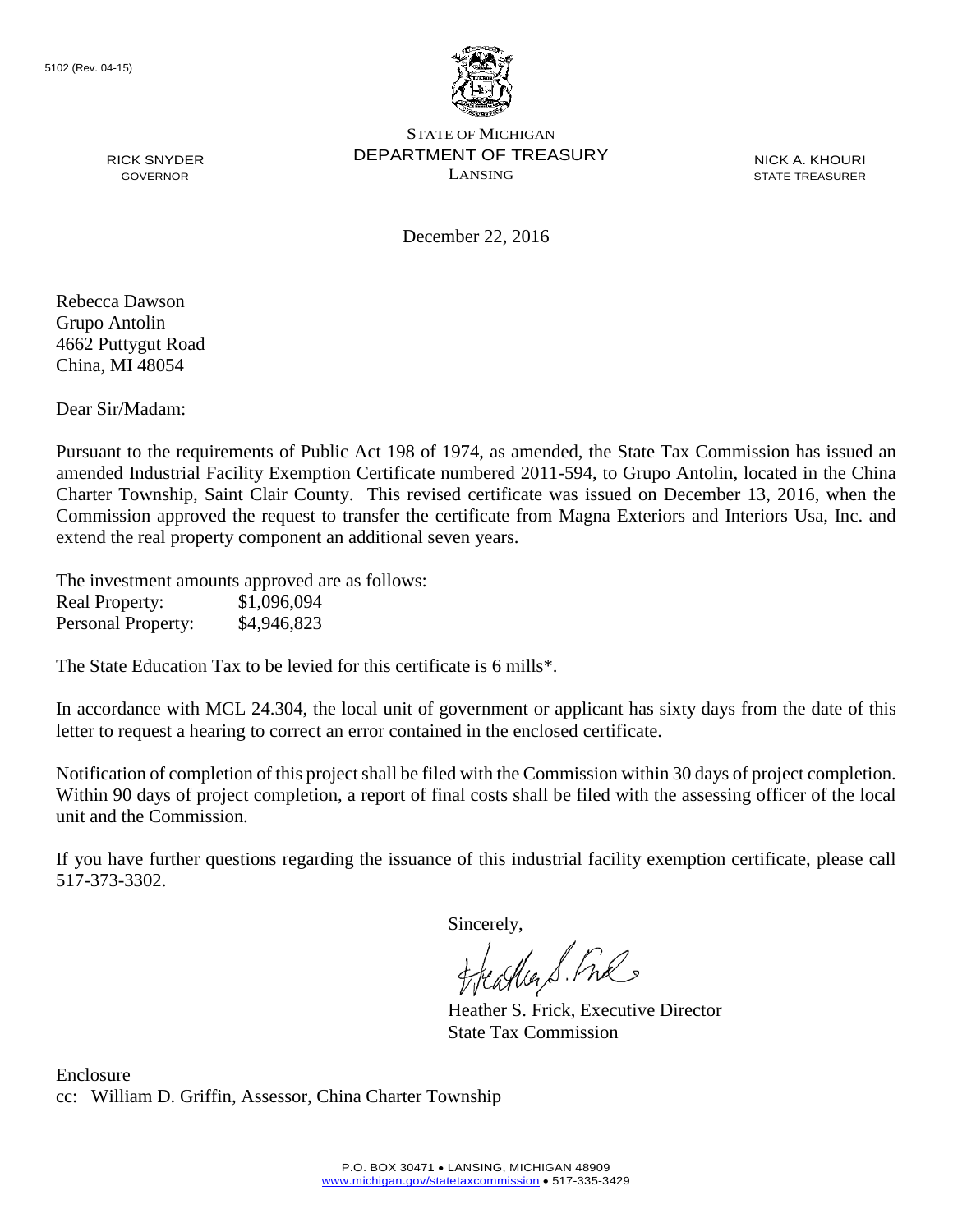Certificate No. **2011-594 Amended**

Pursuant to the provisions of Public Act 198 of 1974, as amended, the State Tax Commission hereby finds that the industrial property, as described in the approved application, hereafter referred to as the industrial facility, owned or leased by **Grupo Antolin**, and located at **4662 Puttygut Road**, China Charter Township, County of Saint Clair, Michigan, within a Plant Rehabilitation District or Industrial Development District, is intended for the construction/installation of new industrial property or for the purpose of restoration or replacement of obsolete industrial property, and complies with Section 9 and other provisions of the act.

Therefore, as provided by MCL 207.551 to 207.572, inclusive, the State Tax Commission hereby certifies the industrial property as a **new facility**.

This certificate provides the authority for the assessor to exempt the industrial facility for which this Industrial Facilities Exemption Certificate is in effect, but not the land on which the facility is located, from ad valorem taxation. This certificate further provides the authority to levy a specific tax known as the Industrial Facilities Tax.

This certificate, unless revoked by order of the State Tax Commission as provided by Public Act 198 of 1974, as amended, shall remain in force for a period of **5** year(s) for real property and **5** for personal property**;**

**Real property component:**

**Beginning December 31, 2011, and ending December 30, 2022.**

**The State Education Tax to be levied for the real property component of this certificate is 6 mills.**

**Personal property component:**

**Beginning December 31, 2011, and ending December 30, 2016.**

**The State Education Tax to be levied for the personal property component of this certificate is 6 mills, unless exempted by MCL 207.564(4) which was enacted with the creation of the Michigan Business Tax.\***

This Industrial Facilities Exemption Certificate is issued on **December 20, 2011**

This amended Industrial Facilities Exemption Certificate is issued on **December 13, 2016**, and supersedes all previously issued certificates.

A TRUE COP A TTEST enters Michigan Department of Treasury COM<sub>.</sub>

 $8450 - 6$ 

Douglas B. Roberts, Chairperson State Tax Commission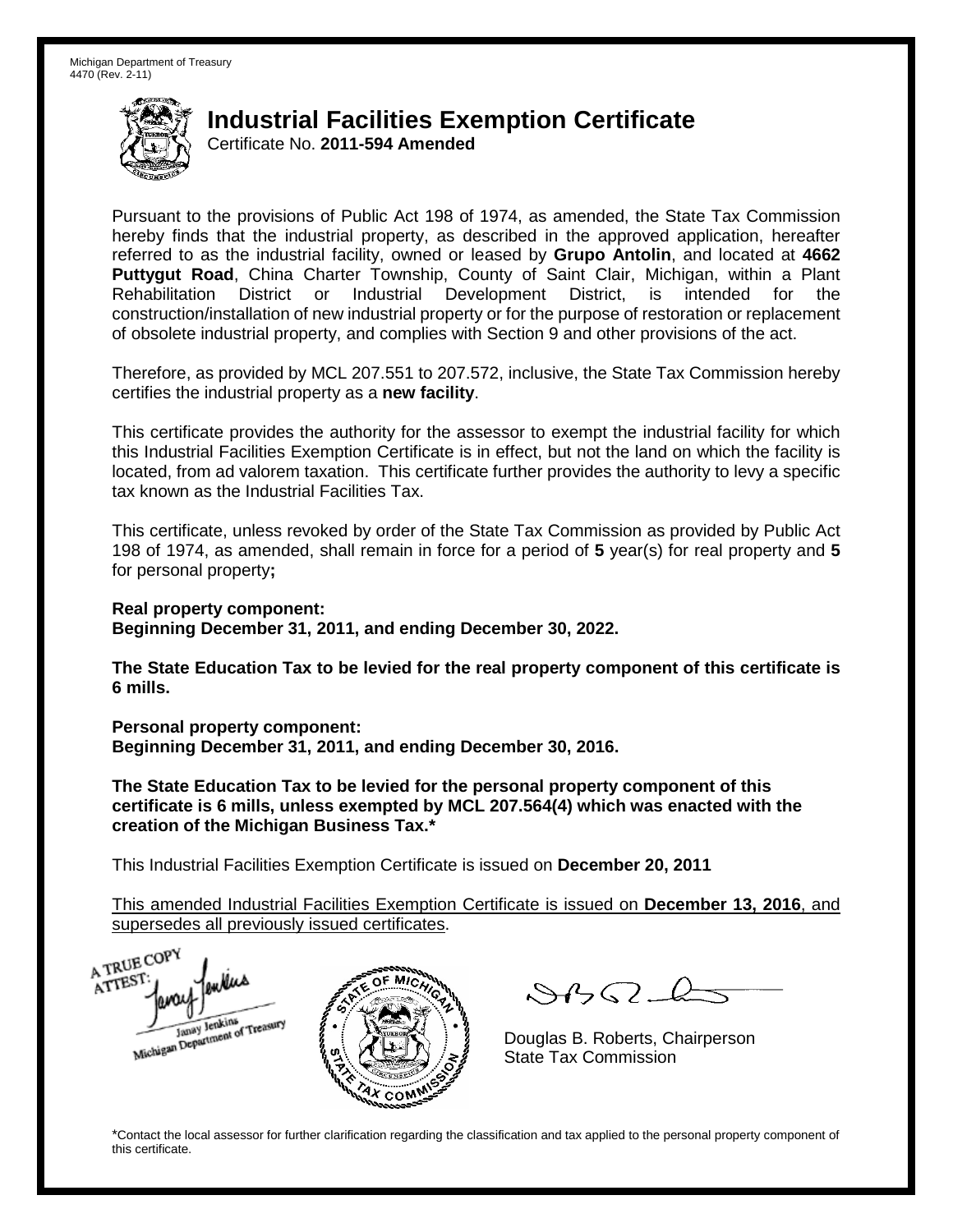

NICK A. KHOURI STATE TREASURER

December 22, 2016

Patrick Greene Cascade Die Casting Group, Inc. 7441 South Division Avenue SE Grand Rapids, MI 49548

RICK SNYDER GOVERNOR

Dear Sir/Madam:

Pursuant to the requirements of Public Act 198 of 1974, as amended, the State Tax Commission has issued an amended Industrial Facility Exemption Certificate numbered 2014-487, to Cascade Die Casting Group, Inc., located in the Gaines Charter Township, Kent County. This revised certificate was issued on December 13, 2016, when the Commission approved the request to extend the construction period one additional year.

The investment amounts approved are as follows: Real Property: \$250,000 Personal Property: \$585,000

The State Education Tax to be levied for this certificate is 6 mills\*.

In accordance with MCL 24.304, the local unit of government or applicant has sixty days from the date of this letter to request a hearing to correct an error contained in the enclosed certificate.

Notification of completion of this project shall be filed with the Commission within 30 days of project completion. Within 90 days of project completion, a report of final costs shall be filed with the assessing officer of the local unit and the Commission.

If you have further questions regarding the issuance of this industrial facility exemption certificate, please call 517-373-3302.

Sincerely,

teagher S. Fral

Heather S. Frick, Executive Director State Tax Commission

Enclosure cc: Teresa M. Zimmerman, Assessor, Gaines Charter Township